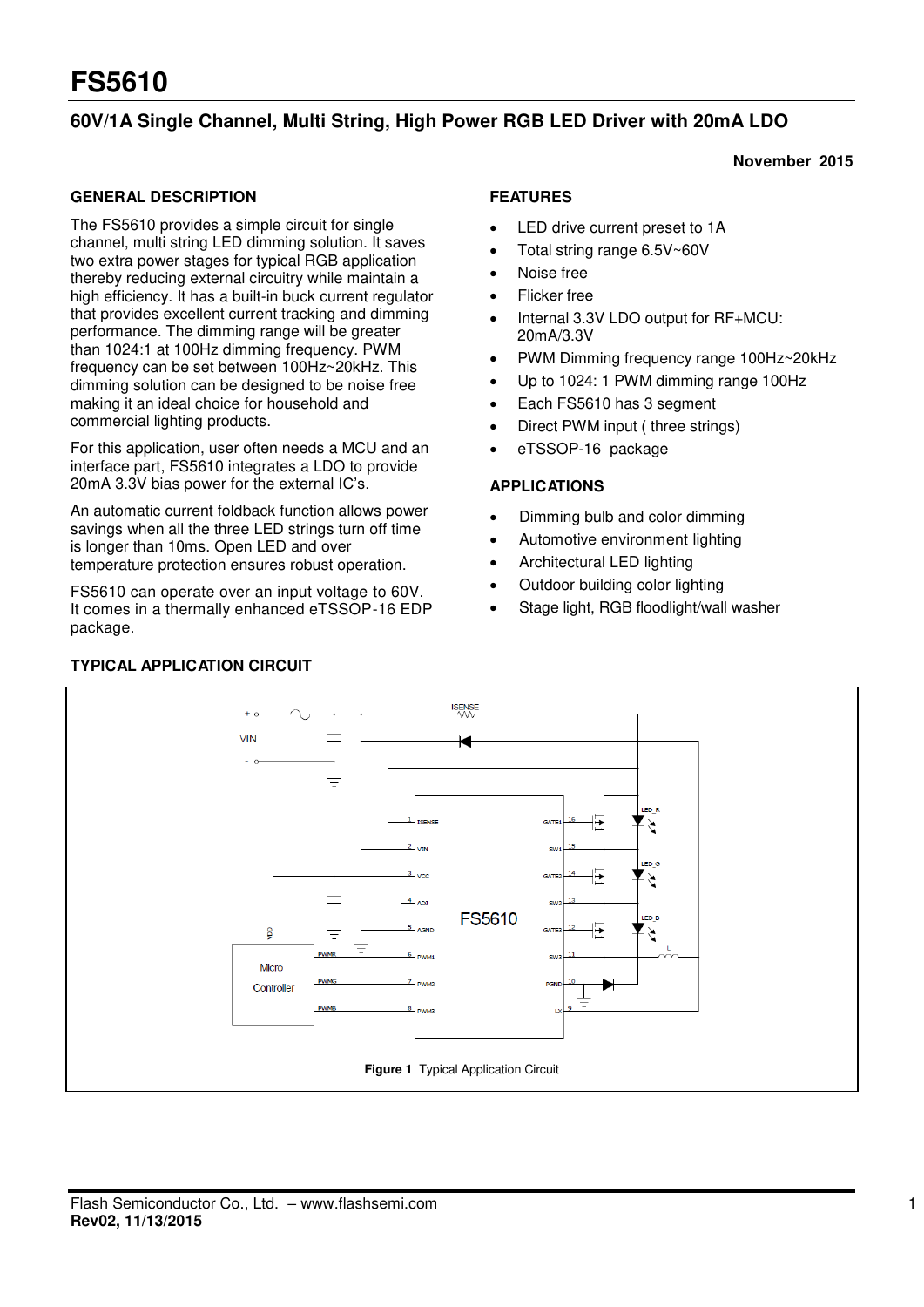### **PIN CONFIGURATION**

| Package   | <b>Pin Configuration (Top View)</b> |                |    |              |
|-----------|-------------------------------------|----------------|----|--------------|
| eTSSOP-16 | <b>ISENSE</b>                       | 1              | 16 | <b>GATE1</b> |
|           | <b>VIN</b>                          | $\mathbf{2}$   | 15 | SW1          |
|           | $\bf{VCC}$                          | 3              | 14 | GATE2        |
|           | <b>ADJ</b>                          | 4              | 13 | SW2          |
|           | <b>AGND</b>                         | 5              | 12 | GATE3        |
|           | PWM1                                | 6              | 11 | SW3          |
|           | PWM2                                | $\overline{7}$ | 10 | <b>PGND</b>  |
|           | PWM3                                | 8              | 9  | LX           |

### **PIN DESCRIPTION**

| No.            | <b>Pin</b>       | <b>Description</b>                                                                   |
|----------------|------------------|--------------------------------------------------------------------------------------|
| 1              | <b>ISENSE</b>    | Connect resistor $R_s$ from this pin to VIN to define current.                       |
| $\overline{2}$ | <b>VIN</b>       | Input voltage $(6.5V \sim 60V)$ . Ground for PWM and MCU.                            |
| 3              | <b>VCC</b>       | 3.3V LDO output for MCU and RF chip (optional/TBD).                                  |
| 4              | ADJ              | Brightness control for Inductor current, report fault condition<br>and reset FS5610. |
| 5              | AGND             | Ground for PWM and MCU.                                                              |
| 6              | PWM <sub>1</sub> | PWM1 string 1 input signal from MCU.                                                 |
| 7              | PWM <sub>2</sub> | PWM2 string 2 input signal from MCU.                                                 |
| 8              | PMW3             | PWM3 string 3 input signal from MCU.                                                 |
| 9              | LX.              | Switch node for high side buck regulator.                                            |
| 10             | <b>PGND</b>      | GND for constant current source.                                                     |
| 11             | SW <sub>3</sub>  | SW node for string 3.                                                                |
| 12             | GATE3            | GATE for PMOS 3.                                                                     |
| 13             | SW <sub>2</sub>  | SW node for string 2.                                                                |
| 14             | GATE2            | Gate for PMOS 2.                                                                     |
| 15             | SW <sub>1</sub>  | SW node for string 1.                                                                |
| 16             | GATE1            | Gate for PMOS 1.                                                                     |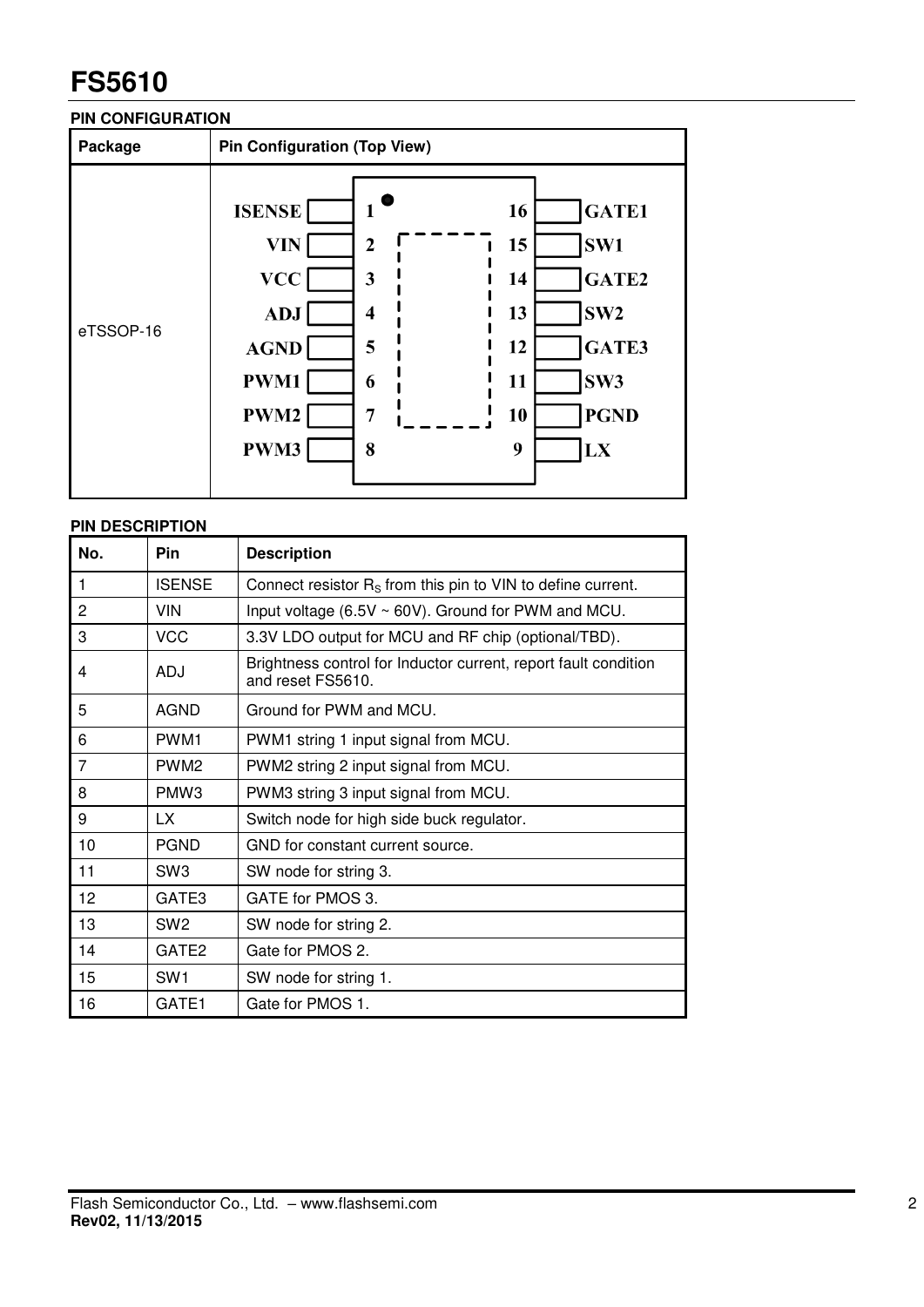### **ORDERING INFORMATION Industrial Range: -40°C to +125°C**

| Order Part No.                             | Package              | <b>OTY</b>           |
|--------------------------------------------|----------------------|----------------------|
| <b>FS5610-XXX-TR</b><br><b>FS5610-XXXY</b> | eTSSOP-16, Lead-free | 2500/Reel<br>96/Tube |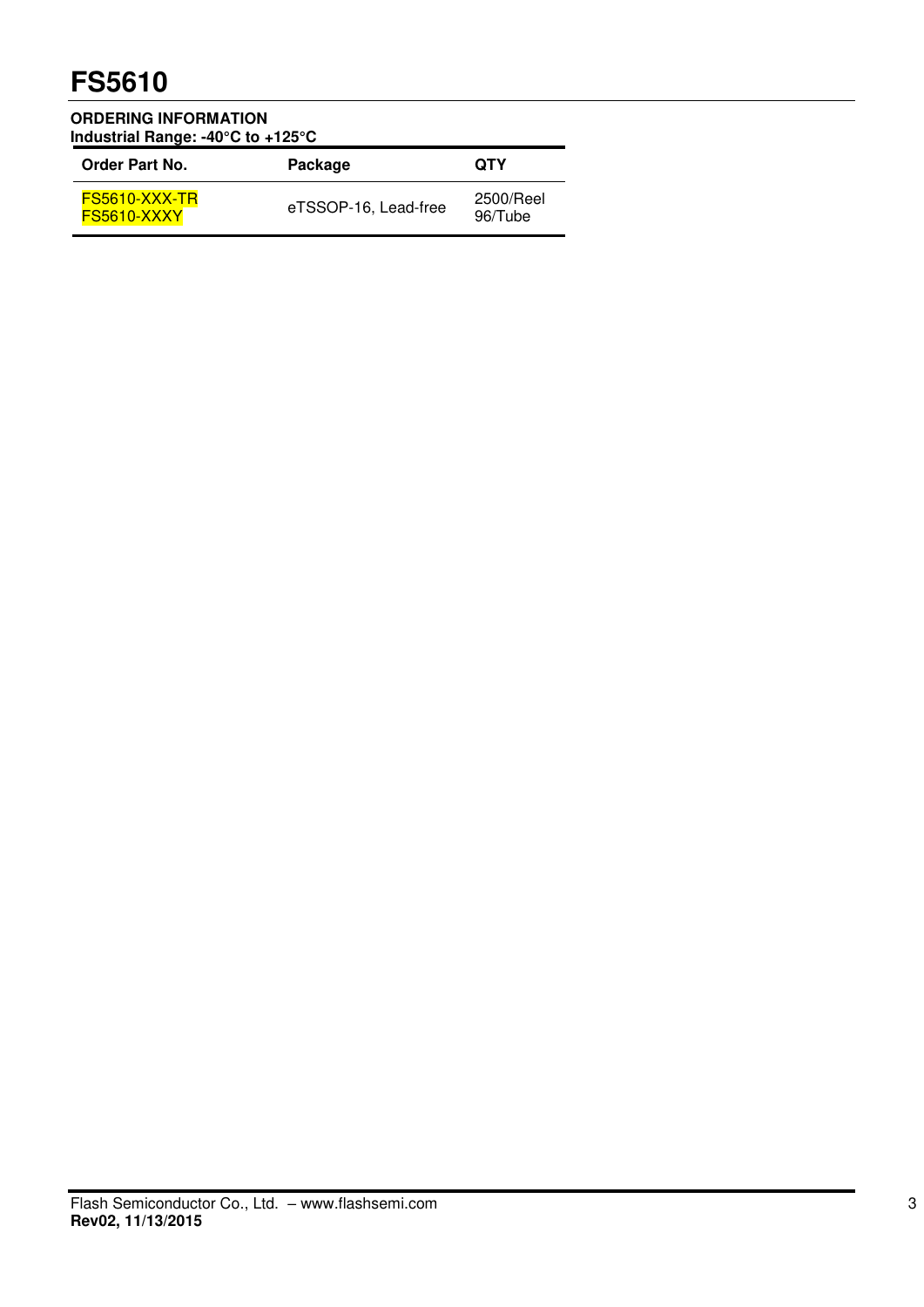### **FUNCTIONAL BLOCK DIAGRAM**

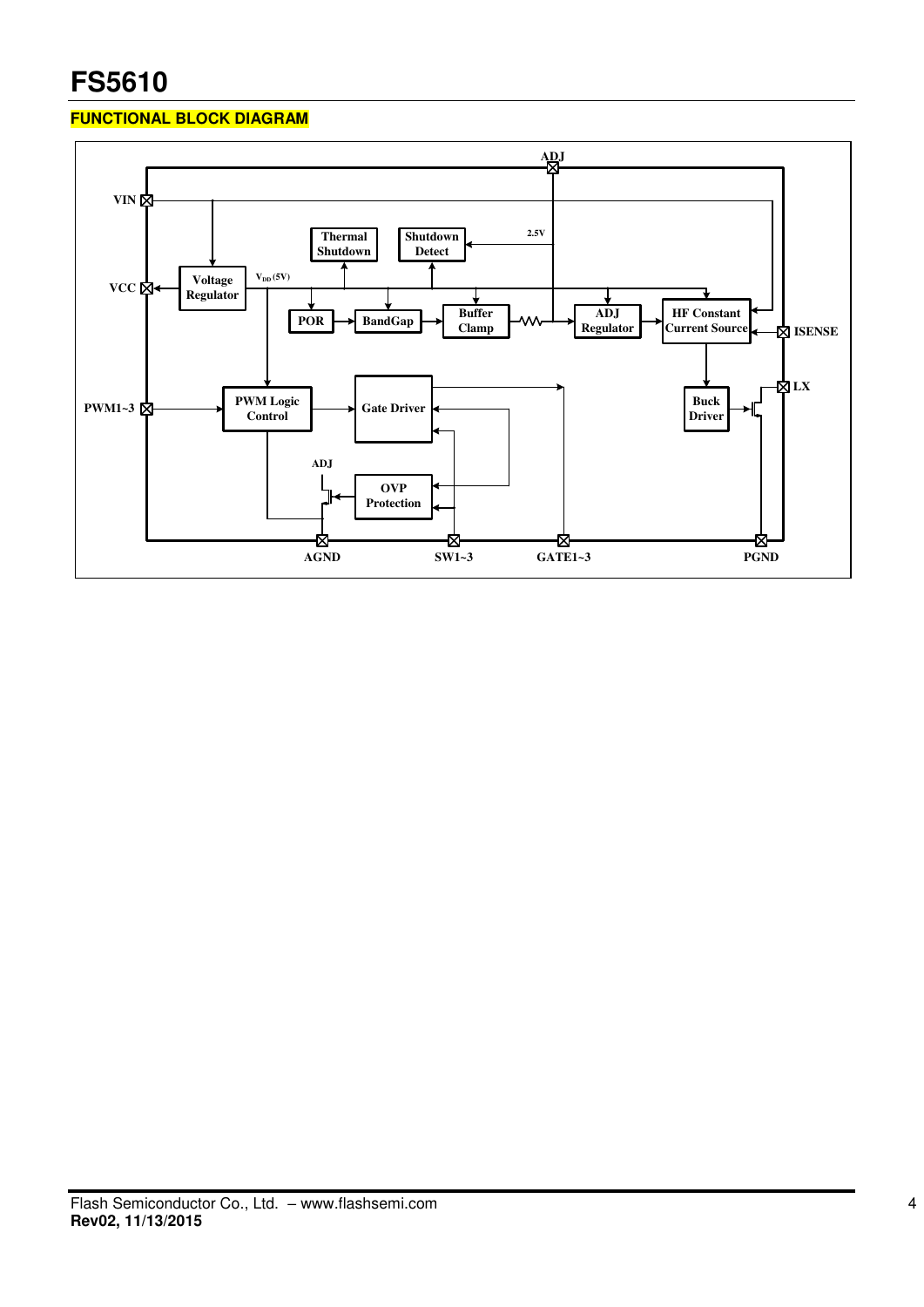### **ABSOLUTE MAXIMUM RATINGS**

| Input voltage, $V_{\text{IN}}$                  | $-0.3V - 65V$                            |
|-------------------------------------------------|------------------------------------------|
| <b>ISENSE voltage, V<sub>ISENSE</sub></b>       | $-0.3V - V_{IN} + 0.3V$                  |
| Buck switch node voltage, $V_{LX}$              | $-0.3V - 65V$                            |
| Vg1, Vg2, Vg3, Vsw1, Vsw2, Vsw3                 | $-0.3V - 65V$                            |
| PWM1, PWM2, PWM3, VADJ                          | $-0.3V - 6.0V$                           |
| Total power dissipation, $P_{TOT}$              | 1.5w ( $T_s$ ≤100°C)                     |
| Maximum junction temperature, T <sub>JMAX</sub> | 150°C                                    |
| Storage temperature range, T <sub>STG</sub>     | $-65^\circ$ ~+150 $\degree$ C            |
| Operating temperature range, $T_A$              | $-40^{\circ}$ C $\sim$ +125 $^{\circ}$ C |
| Operation Input voltage range                   | $6.5V - 60V$                             |
| ESD (HBM)                                       | <b>TBD</b>                               |
| ESD (CDM)                                       |                                          |

#### **Note:**

Stresses beyond those listed under "Absolute Maximum Ratings" may cause permanent damage to the device. These are stress ratings only and functional operation of the device at these or any other condition beyond those indicated in the operational sections of the specifications is not implied. Exposure to absolute maximum rating conditions for extended periods may affect device reliability.

#### **ELECTRICAL CHARACTERISTICS (TBD)**

Test condition is T<sub>A</sub> = −40°C ~ +125°C. Typical values are at T<sub>A</sub> = 25°C, unless otherwise specified.

| Symbol                 | <b>Parameter</b>                                                       | <b>Condition</b>                                         | Min. | Typ. | Max.         | <b>Unit</b>  |
|------------------------|------------------------------------------------------------------------|----------------------------------------------------------|------|------|--------------|--------------|
| $V_{IN}$               | Input voltage operation range                                          |                                                          | 6.5  |      | 60           | V            |
| $I_{\rm Q}$            | Chip quiescent current (Excluding<br>LDO)                              | $V_{IN} = 36V$ , $V_{AD,I} = 2.5V$                       |      | 1.2  |              | mA           |
| <b>V</b> SENSE         | Mean current sense threshold                                           | $T_A = 25$ °C                                            | 98   | 100  | 102          | mV           |
|                        |                                                                        | $T_A = -40$ °C ~ $+125$ °C                               | 97   | 100  | 103          | mV           |
| V <sub>SENSE HYS</sub> | Sense threshold hysteresis                                             |                                                          |      | 15   |              | $\%$         |
| <b>I</b> SENSE         | <b>ISENSE</b> pin input current                                        |                                                          |      | 8    |              | μA           |
| ILX_LEAK               | LX switch leakage current                                              |                                                          |      |      | 2.5          | uA           |
| <b>ILX MEAN</b>        | Continuous LX switch current                                           | For buck switch                                          |      | 1.0  |              | A            |
| $R_{LX}$               | LX switch 'ON' resistance                                              | For buck switch                                          |      | 0.35 |              | Ω            |
| $t_{ON\_MIN}$          | Minimum switch 'ON' time                                               | LX switch 'ON'                                           |      | 200  |              | ns           |
| t <sub>OFF</sub> MIN   | Minimum switch 'OFF' time                                              | LX switch 'OFF'                                          |      | 200  |              | ns           |
| $T_{SD}$               | Thermal shutdown temperature                                           |                                                          |      | 150  |              | °C           |
| $T_{SD\_HYS}$          | Thermal shutdown hysteresis                                            |                                                          |      | 15   |              | $^{\circ}$ C |
| $V_{ADJ}$              | External control voltage range on<br>ADJ pin for dc brightness control | From 0.7V to 2.5V will adjust<br>peak current threadhold | 0.7  |      | 2.5          | $\vee$       |
| $V_{ADJ\_ON}$          | External control voltage range on<br>ADJ pin for enable voltage        | Pulling up above 0.7V will<br>enable the buck.           |      | 0.7  |              | $\vee$       |
| $V_{ADJ\_OFF}$         | External control voltage range on<br>ADJ pin for shutdown voltage      | Pulling down bellow 0.6V will<br>shut down the buck.     |      | 0.6  |              | $\vee$       |
| I <sub>SW</sub> MEAN   | Continuous MOSFET current                                              | For SW1, SW2, SW3                                        |      |      | $\mathbf{1}$ | A            |
| t <sub>on</sub> sw     | MOSFT switch turn on speed                                             | $V_{SW}$ - $V_G$ =2V (C <sub>LOAD</sub> =1nF)            |      | 100  |              | ns           |
| t <sub>OFF_SW</sub>    | MOSFET switch turn off speed                                           | @ $V_{GX}=2V$                                            |      | 100  |              | ns           |
| $f_{RE}$               | Dimming frequency                                                      |                                                          | 0.1  |      | 20           | kHz          |
| <b>DR</b>              | Dimming ratio                                                          | At 100Hz dimming                                         |      | 1024 |              |              |
| V <sub>LDO</sub>       | LDO voltage                                                            |                                                          | 3.1  | 3.3  | 3.5          | $\vee$       |
| $I_{LDO}$              | LDO current (mA)                                                       |                                                          | 20   | 25   |              | mA           |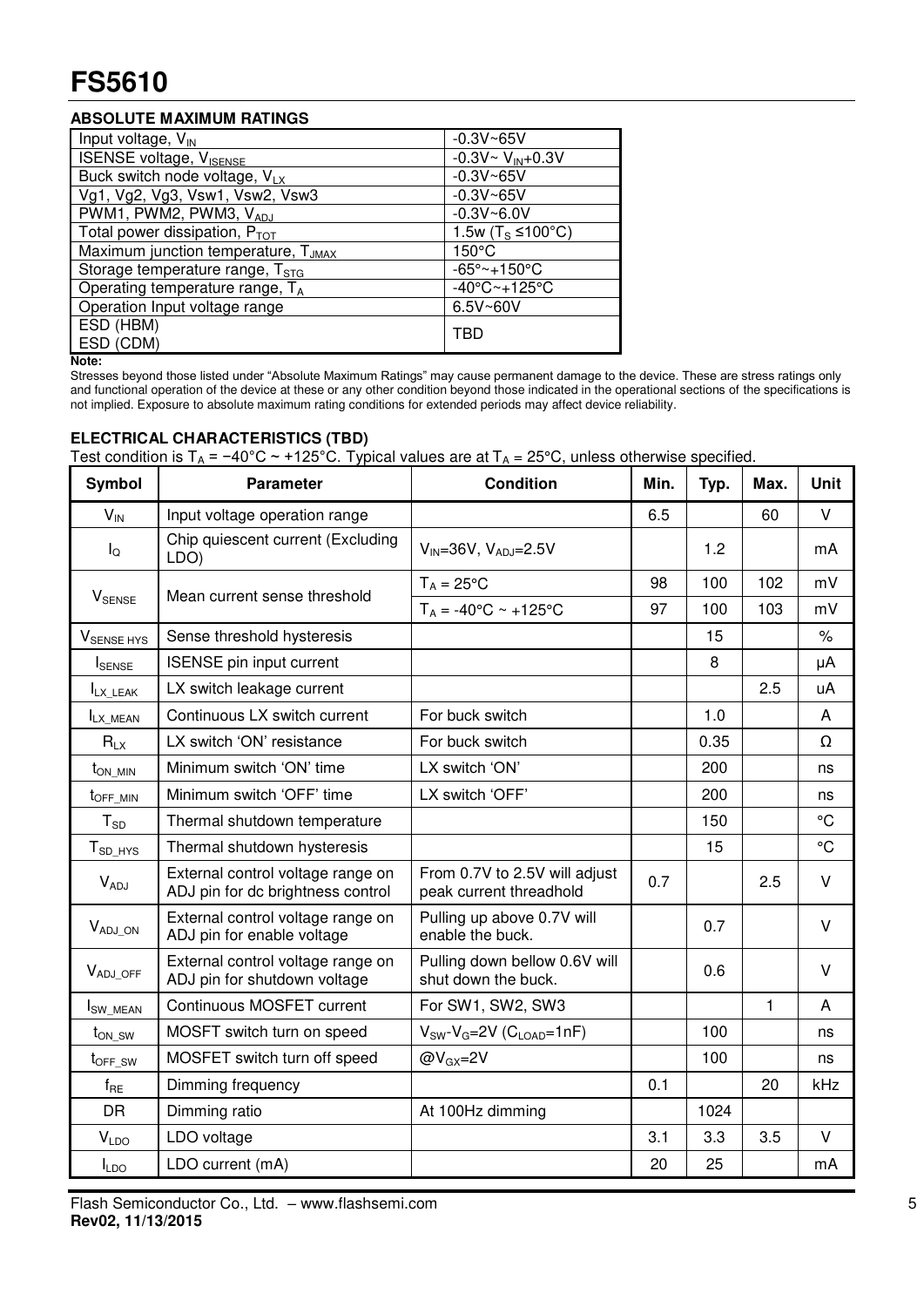| V <sub>IH</sub> | PWM logic high |     | . |  |
|-----------------|----------------|-----|---|--|
| V <sub>IL</sub> | PWM logic low  | ◡.− |   |  |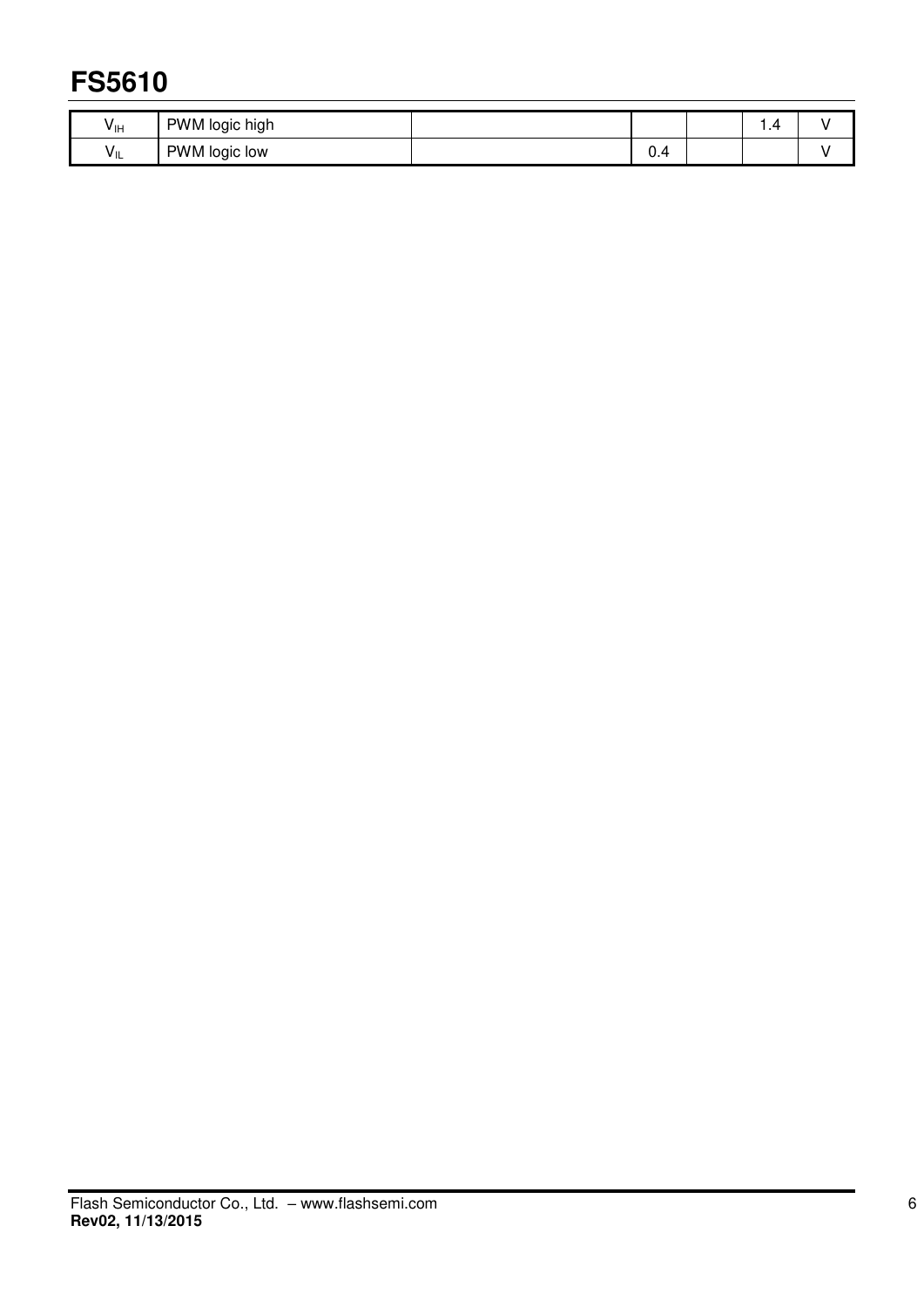### **APPLICATION INFORMATION**

FS5610 module will provide the constant current sourcing and maintain the LED current for all three LED string in serial connection. The three channel PWM inputs will individually control each string duty to be desired value. Take an example, when PWM1 is high, the LED R string will be shorted with external bypassing MOSFET. Thus each LED string current can be PWM dimming to the desired value while maintain the peak current for all three LED strings to main remain same which would be set by the hysteretic buck stage.

#### **Setting LED string current**

ADJ pin should be used to control total output LED current.

In normal operation ADJ voltage should be ranging from 0.7V to 2.5V (when over 2.5V should represent full current while 0.7V represent to minimal duty capable.

#### **LED Open condition: (Latched fault)**

- 1) Open LED string condition should be able to detect with over voltage on each of the LED strings.
- 2) Any open LED condition (or over voltage on individual string) will stop the current source from switching and would require input power recycling or ADJ recycling.  $(V_{IN}$  bellow 6.5V to clear the flag, or require  $V_{AD}$  pin pull down to zero and then pull high to clear).

When Fault condition happened, (LED open) ADJ pin voltage will be pull down to low by FS5610. (bellow 0.6V). This would be able to use ADJ pin as a fault flag pin which can be used to report fault condition to MCU. When MCU provides a voltage higher than 0.7V again, fault will be released and ADJ PIN can be control by MCU.



See the above figure. MCU I/O1 is a Bidirectional I/O. when MCU power up, it is input pin. So when fault condition happens, ADJ PIN will be pull down.

And MCU can catch the signal. Then I/O1 will be set to output pin, it can provide high voltage to restart buck. I/O2 is PWM signal. It can be used to control buck current by RC filter in ADJ pin.

#### **Table 1 LED All PWM Operation Condition**

| <b>Condition</b> | <b>PFET</b>     |
|------------------|-----------------|
| $PWM PIN = H$    | TURN ON         |
| $PWM PIN = L$    | <b>TURN OFF</b> |
| Shutdown         | <b>TURN OFF</b> |
| System power up  | <b>TURN OFF</b> |

#### **LED Short condition:**

When all the LED PWM is low, and all PFETs turn on time is longer than 10ms, the LED current should be folding back to a low level (but not to zero) to about 20% of the normal current to reduce power dissipation. A minimal current is maintained to deduce the transition period from PWM low to one channel PWM on condition.

- 1) If any one of the LED string is short. Nothing would happen, part will under normal operation and provide regular constant current as indicated by  $V_{AD}$  and R<sub>SENSE</sub>.
- 2) If all three LED string is shorted, and short time is longer than 10ms, peak inductor current will be fold back to 20% of the current level.
- 3) LDO will remain active under short condition.
- 4) Recover from LED short: once short condition is removed, the LED current should be back to normal automatically.

#### **LDO voltage and current requirement:**

1) Since PWM dimming always associated with MCU 3.3V LDO onboard would be needed. The current should be able to support a low current MCU to operate continuously. Current we set at 20mA with 25mA at high range.

#### **Startup sequence:**

- 1) Once LDO is operation and MCU is pre-loaded, The LED will start output current as command by  $V_{ADJ}$  pin.
- 2) The system power up default is shutdown, because ADJ pin can be connected to ground by 10kΩ resistor. So there is no LED flashing can be observed when initial power up. If MCU I/O provides a voltage higher than 0.7V, FS5610 will start up and buck current will be set up.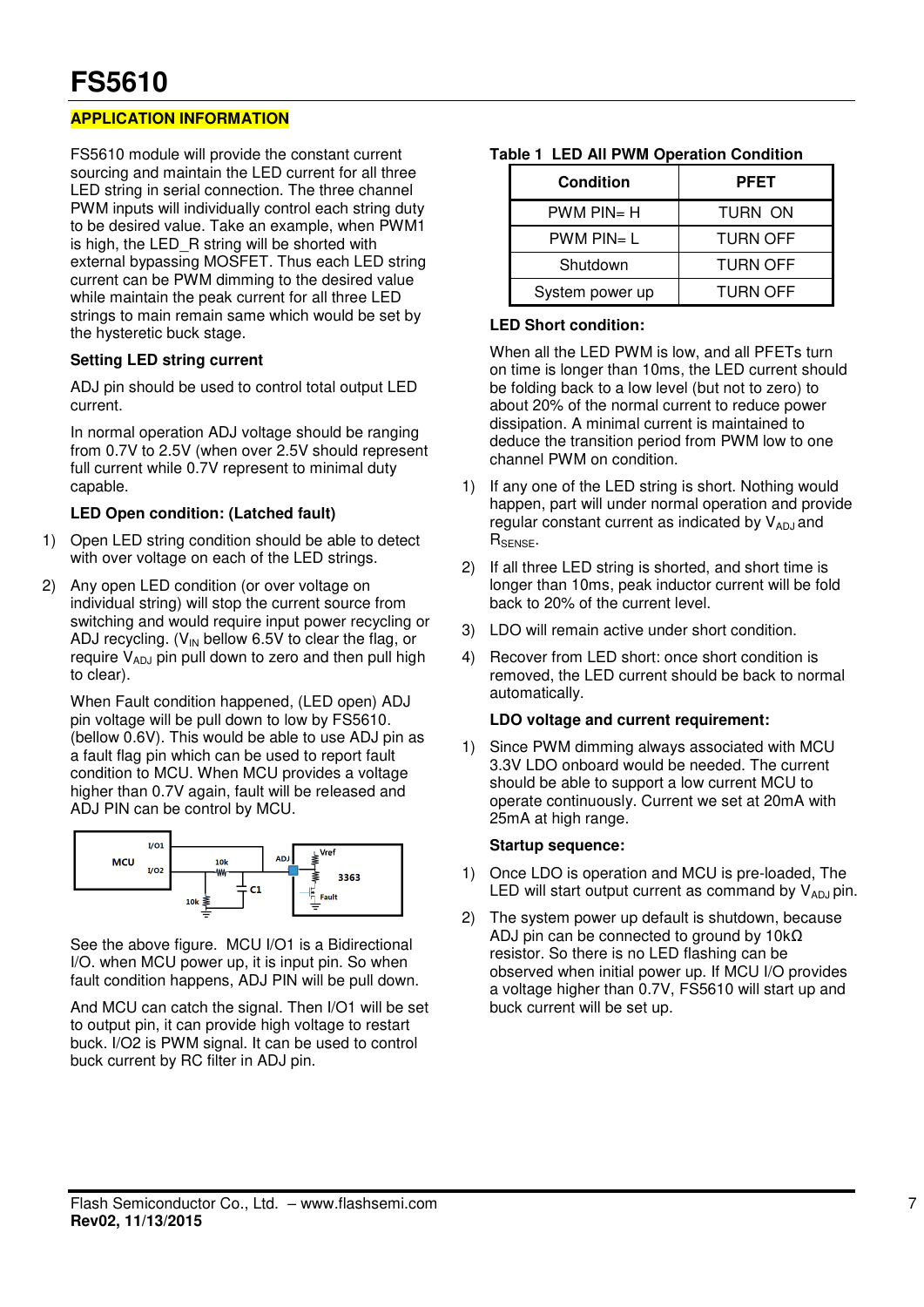### **CLASSIFICATION REFLOW PROFILES**

| <b>Profile Feature</b>                       | <b>Pb-Free Assembly</b> |  |  |
|----------------------------------------------|-------------------------|--|--|
| Preheat & Soak                               | $150^{\circ}$ C         |  |  |
| Temperature min (Tsmin)                      | $200^{\circ}$ C         |  |  |
| Temperature max (Tsmax)                      | 60-120 seconds          |  |  |
| Time (Tsmin to Tsmax) (ts)                   |                         |  |  |
| Average ramp-up rate (Tsmax to Tp)           | 3°C/second max.         |  |  |
| Liquidous temperature (TL)                   | $217^{\circ}$ C         |  |  |
| Time at liquidous (tL)                       | 60-150 seconds          |  |  |
| Peak package body temperature (Tp)*          | Max $260^{\circ}$ C     |  |  |
| Time $(tp)^{**}$ within 5°C of the specified | Max 30 seconds          |  |  |
| classification temperature (Tc)              |                         |  |  |
| Average ramp-down rate (Tp to Tsmax)         | 6°C/second max.         |  |  |
| Time 25°C to peak temperature                | 8 minutes max.          |  |  |



**Figure 2** Classification Profile